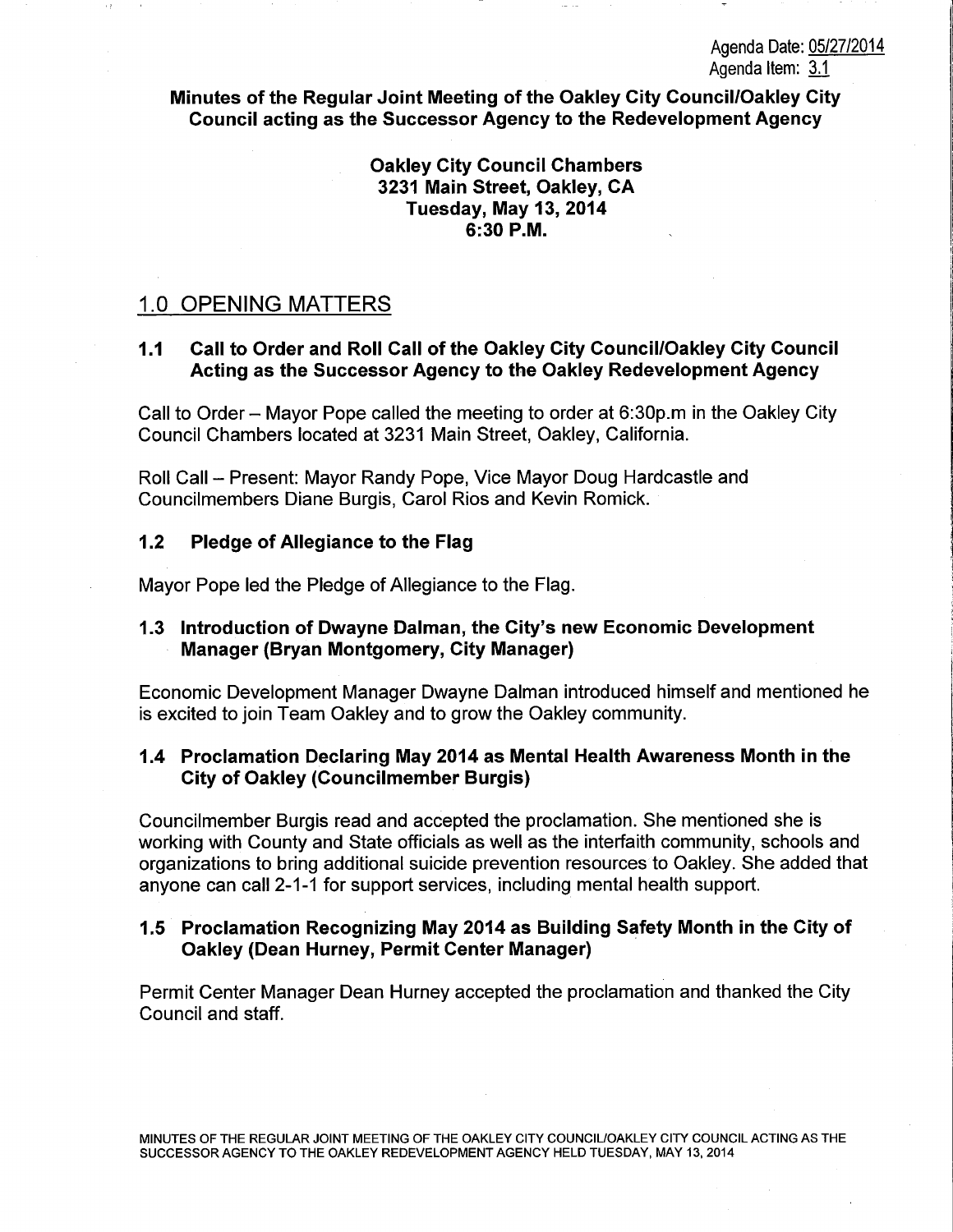## 1.6 Proclamation Recognizing May 18-24, 2014 as National Public Works Week in the City of Oakley (Kevin Rohani, Public Works Director/City Engineer)

Public Works Director/City Engineer Kevin Rohani accepted the proclamation and invited everyone to attend the Public Works and Engineering Open House to be held Wednesday, May 21, 9am-12pm at Civic Center Park.

## 1.7 Contra Costa Transportation Authority Citizens Advisory Committee Update (Michael Dupray, Representative)

Representative Michael Dupray provided an update to the City Council with regard to a recent assessment for Safe Routes to Schools, including programs, projects, outreach and funding needed. He mentioned he posted a copy of the assessment for review on Facebook and Next Door Neighbor. He announced the next Contra Costa Transportation Authority Citizens Advisory meeting will be held May 28.

Councilmember Rios mentioned Oakley had obtained funding through Safe Routes to School in the past and requested Mr. Dupray keep an eye on any funding that may be available for Oakley in the future.

# 2.0 PUBLIC COMMENTS

### Online Comment Forms

Robert Bryson requested the City fix the roads in Oakley, particularly Main Street from Neroly Road to Big Break Road; Laurel Road from O'Hara Avenue to Main Street; and E. Cypress Road from Iron House to Bethel Island Road. He mentioned the roads are heavily traveled and in terrible shape. Public Works Director/City Engineer Kevin Rohani responded to Mr. Bryson prior to the meeting.

#### Public Comment Cards

Paul Seger, representative for Oakley Community Gardens, requested City staff move forward with the lease agreement for the community garden. He expressed concern over the waste dirt placed on the community garden site (Moura property).

City Manager Bryan Montgomery explained that permits may be required for some of the items Oakley Community Gardens is requesting and more information is needed, but that City staff could provide a very general lease agreement and bring back the permits for City Council review each time they arise. He mentioned the waste dirt was temporarily placed on the Moura property to dry, but will be hauled off.

Councilmember Rios requested Oakley Community Gardens provide a project plan before approving the lease agreement, including the plan to provide water to the community garden site.

Mr. Seger assured her the project plan would be submitted.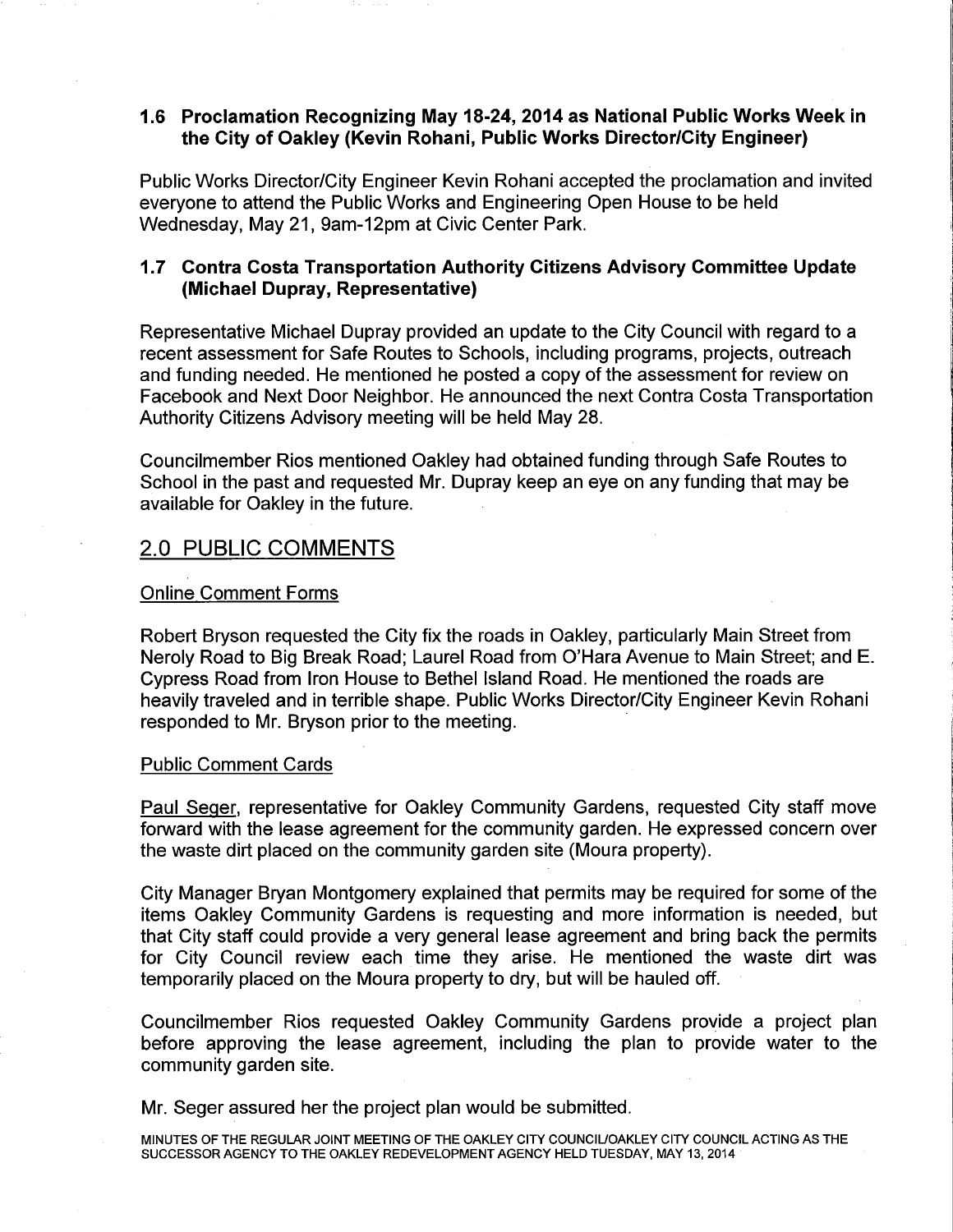Councilmember Burgis commented that the current project plan is specific and suggested City staff could meet with Oakley Community Gardens to help expedite the information still needed.

Councilmember Rios requested the project plan be shared with the City Council.

City Manager Bryan Montgomery requested the project plan as well and suggested City staff could meet with Oakley Community Gardens early next week.

Mayor Pope expressed that his understanding was that the project would be evolving; first it would be a community garden and then other features would be added.

Mr. Seger responded that is the plan and they are moving at a decent pace; they were trying for summer crops, but now the plan is for fall crops. He mentioned they would like to have a farmers market next year.

Noelle Gamon requested the City Council consider recognizing epilepsy awareness in the Oakley community.

Mayor Pope requested November to be Epilepsy Awareness month in Oakley, for the information to be disseminated in the City's newsletter and for Ms. Gamon to join the City Council at that time to recognize such month.

Councilmember Burgis thanked Ms. Gamon for the information and mentioned she appreciates her speaking with regard to awareness.

# 3.0 CONSENT CALENDAR

# Oakley City Council/Oakley City Council Acting as the Successor Agency to the Oakley Redevelopment Agency

- 3.1 Approve the Minutes of the Regular Joint Oakley City Council/Oakley City Council Acting as the Successor Agency to the Oakley Redevelopment Agency Meeting of April 22, 2014 (Libby Vreonis, City Clerk)
- 3.2 Reporting Out of Closed Session from the April 22, 2014 Regular Joint Meeting of the Oakley City Council/ Oakley City Council Acting as the Successor Agency to the Oakley Redevelopment Agency (William Galstan, Special Counsel)

## Oakley City Council

3.3 Waive the Second Reading and Adopt an Ordinance Amending Section 204 of Chapter 1 of Title 6 of the Oakley Municipal Code, Dealing with the Parking of Commercial Vehicles (Joshua McMurray, Senior Planner)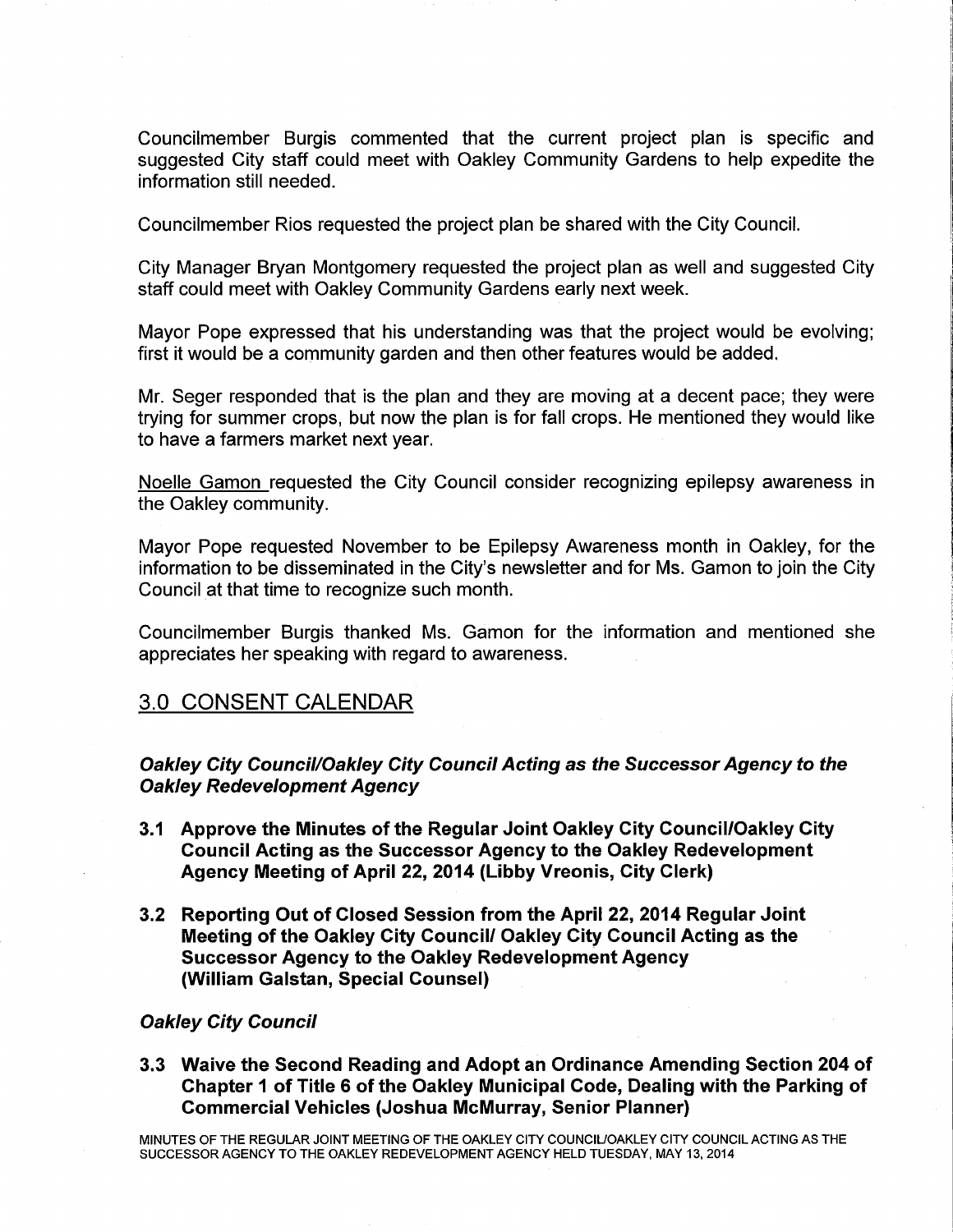- 3.4 Waive the Second Reading and Adopt an Ordinance to Amend Oakley Municipal Code Section 9.1.1120 (Home Business Permits) Relating to Internet-Only Based Businesses (Ken Strelo, Senior Planner)
- 3.5 Adopt a Resolution Approving the Amendment to Parking Lot and Public Spaces Maintenance Agreement between the City of Oakley and Rogelstad Thorpe, LLC (Bryan Montgomery, City Manager)
- 3.6 Adopt a Resolution Approving an Agreement with Bear Electrical Solutions, Inc. for Capital Improvement Program Number 142-Traffic Signal Modernization Project (Kevin Rohani, Public Works Director/City Engineer)
- 3.7 Adopt a Resolution Approving an Agreement with Universal Building Services for Street Sweeping Maintenance Services (Kevin Rohani, Public Works Director/City Engineer)
- 3.8 Adopt a Resolution Approving an Agreement with Bear Electrical Solutions, Inc. for Traffic Signal and Street Light Maintenance Services (Kevin Rohani, Public Works Director/City Engineer)
- 3.9 Adopt a Resolution Approving Plans and Specifications for the Civic Center Park Improvement Project and Authorizing Staff to Advertise the Project for Bid (Kevin Rohani, Public Works Director/City Engineer)
- 3.10 Accept the Quarterly Investment Report (3rd Quarter FY 2013-2014) (Paul Abelson, Finance Director)
- 3.11 Adopt a Resolution Approving the 2014-2016 Strategic Plan (Nancy Marquez, Assistant to the City Manager)
- 3.12 Adopt a Resolution Calling the Regular General Municipal Election for Two City Council Seats; Requesting the Consolidation of Elections on November 4, 2014; Requesting the County Registrar to Perform Election Services in Connection with Said Consolidated Election; Setting Specifications of the Election Order; and Authorizing the City to Reimburse the County Registrar of Voters for Election Services Performed (Libby Vreonis, City Clerk)
- 3.13 Adopt a Resolution Designating an Elections Official to Assist the City Clerk in the November 4, 2014 General Municipal Election (Libby Vreonis, City Clerk)

Oakley City Council Acting as the Successor Agency to the Oakley Redevelopment Agency

3.14 Accept the Quarterly Investment Report (3rd Quarter FY 2013-2014) (Paul Abelson, Finance Director)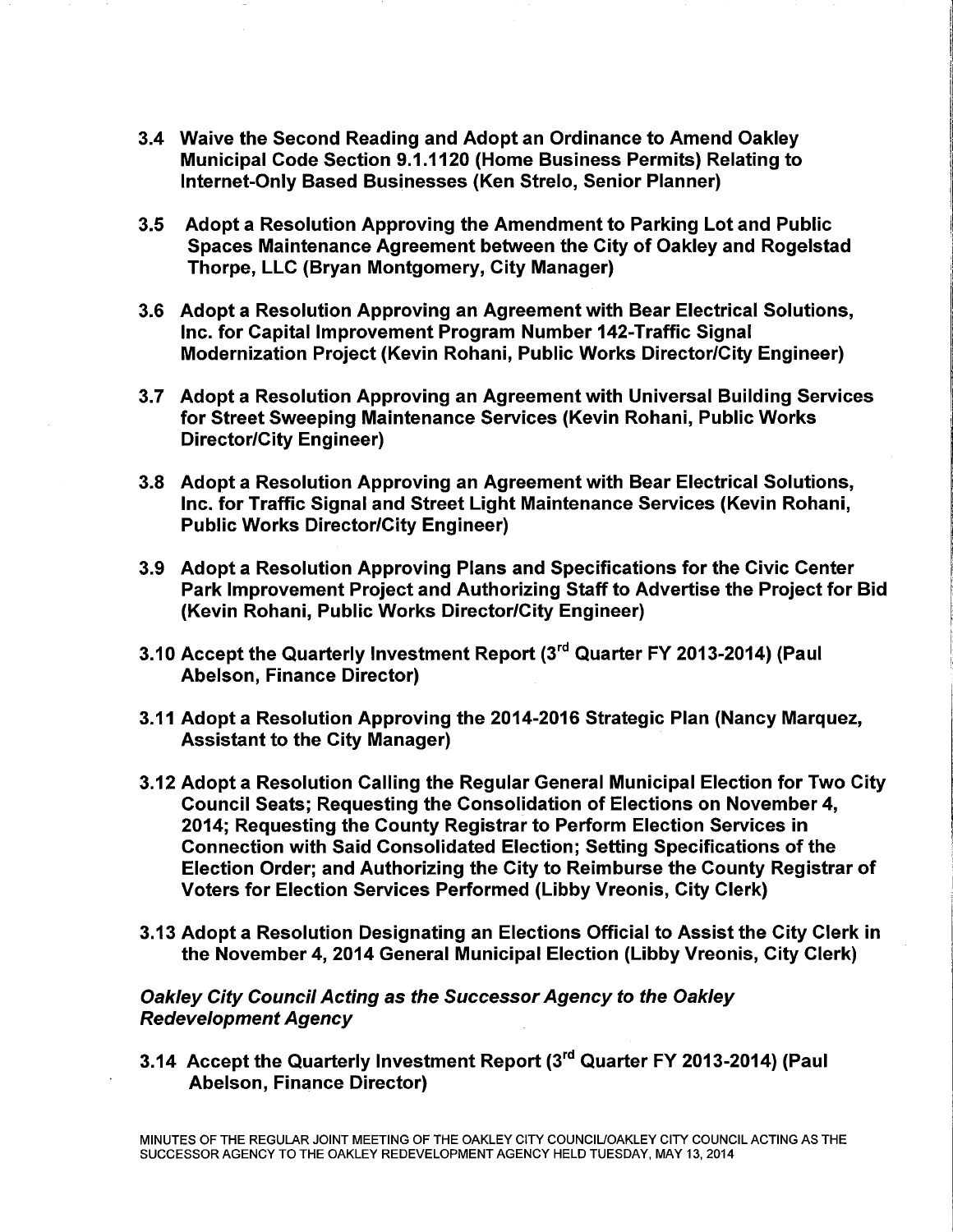Items 3.3 and 3.11 were pulled for discussion.

### Item 3.3

Vice Mayor Hardcastle pulled item 3.3 to abstain from voting as he owns an RV storage facility which could be a conflict of interest in voting.

It was moved by Councilmember Romick and seconded by Councilmember Burgis to approve Item 3.3. AYES: Burgis, Pope, Rios, Romick. ABSTENTION: Hardcastle.

#### Item 3.11

Councilmember Burgis pulled item 3.11 to request revisions to include reference to a small town feel, quality schools and to change action item 7.d. from "Delta Science Center" to "East Bay Regional Park District".

It was moved by Councilmember Rios and seconded by Councilmember Romick to approve Item 3.11. Motion was unanimous and so ordered. (5-0)

#### Online Comment Forms

No online comment forms were submitted for the Consent Calendar.

#### Public Comment Cards

No public comment cards were submitted for the Consent Calendar.

It was moved by Councilmember Romick and seconded by Vice Mayor Hardcastle to approve the balance of the Consent Calendar. Motion was unanimous and so ordered. (5-0)

# 4.0 PUBLIC HEARINGS

#### Oakley City Council

4.1 Waive the First Reading and Introduce an Ordinance Amending Section 4.19.004(f) and Adding Sections 4.19.009, 4.19.009.1 and 4.19.011 to the Oakley Municipal Code, Dealing with Smoking in Outdoor Areas and Prohibiting Use of Electronic Cigarettes by Minors (William Galstan, Special Counsel)

Mr. Galstan presented the staff report and explained two parts to the proposed ordinance; one, smoking will be prohibited in outdoor areas owned or operated by the City and certain private areas; and two, minors will be prohibited from using e-cigarettes. He explained that there are studies underway regarding the health and safety of ecigarettes, but because definitive information is lacking at this time, he would not recommend prohibiting e-cigarettes in outdoor areas owned or operated by the City and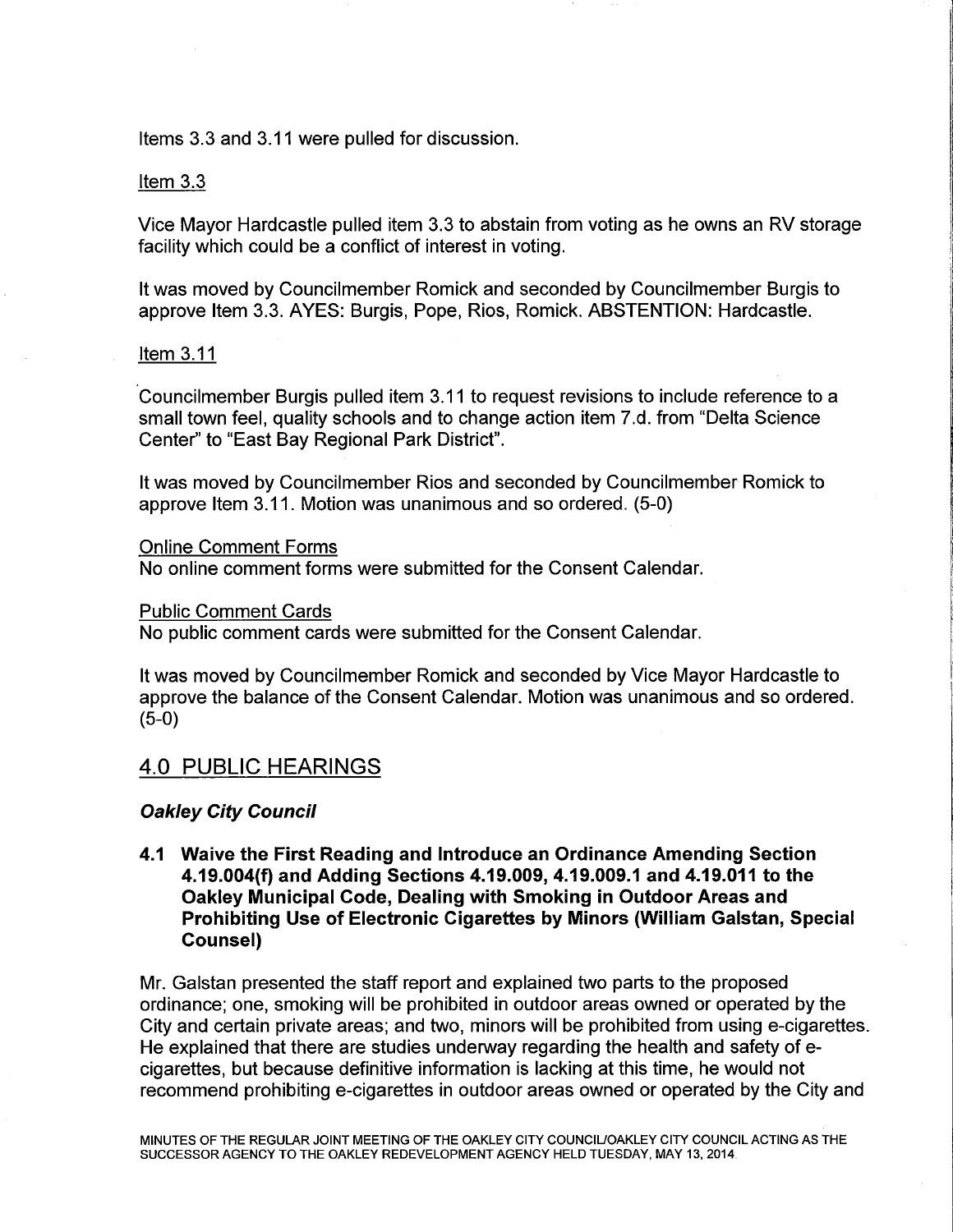certain private areas because if challenged in a court of law, the City may not have sufficient evidence to prove e-cigarettes are harmful to public health and safety. He suggested the City Council could consider prohibiting e-cigarettes in outdoor areas owned or operated by the City and certain private areas as a public nuisance as there is odor to the vapor emitted from e-cigarettes.

### Online Comment Forms

Mike Burkholder requested the City Council move forward with the proposed ordinance and ban e-cigarettes from minors. He also requested the ordinance be expanded to include banning the use of e-cigarettes in lie with cigarettes. He commented e-cigarettes have no place in a restaurant while people are eating.

#### Public Comment Cards

Contra Costa Health Services Tobacco Control Project Director Denice Dennis thanked the City Council for considering e-cigarettes in the proposed ordinance. She mentioned carcinogens and toxic chemicals have been found in some e-cigarettes. She commented that outdoor area, second-hand smoke protections have been adopted by other cities in Contra Costa County and thanked the City Council for considering the same in the proposed ordinance.

Center for Human Development Program Coordinator Mary Jaccodine commented she works with high school students for tobacco and marijuana use prevention and thanked the City Council for considering the proposed ordinance. She mentioned smoking prevention education and restricted use have changed social norms with regard to smoking tobacco cigarettes and e-cigarettes are reintroducing smoking as cool which could change social norms again if education and restricted use are not provided.

Wendy Escamilla commented that e-cigarettes should be banned in public places.

The City Council discussed both parts of the proposed ordinance and suggested the proposed ordinance be continued to a June meeting to provide an opportunity to address e-cigarettes in some of the areas in which smoking will be prohibited and to consider prohibiting minors from possessing e-cigarettes in the proposed ordinance.

## **4.2 Aspen at Emerson Design Review NH 2b (DR 02-14) (Ken Strelo, Senior Planner)** ·

Senior Planner Ken Strelo presented the staff report.

Councilmember Romick thanked the applicant for providing detail and design around the houses and commented the designs look great.

Council member Rios inquired of the type of material the siding is made of to ensure there would be no concern about termites and paint chipping.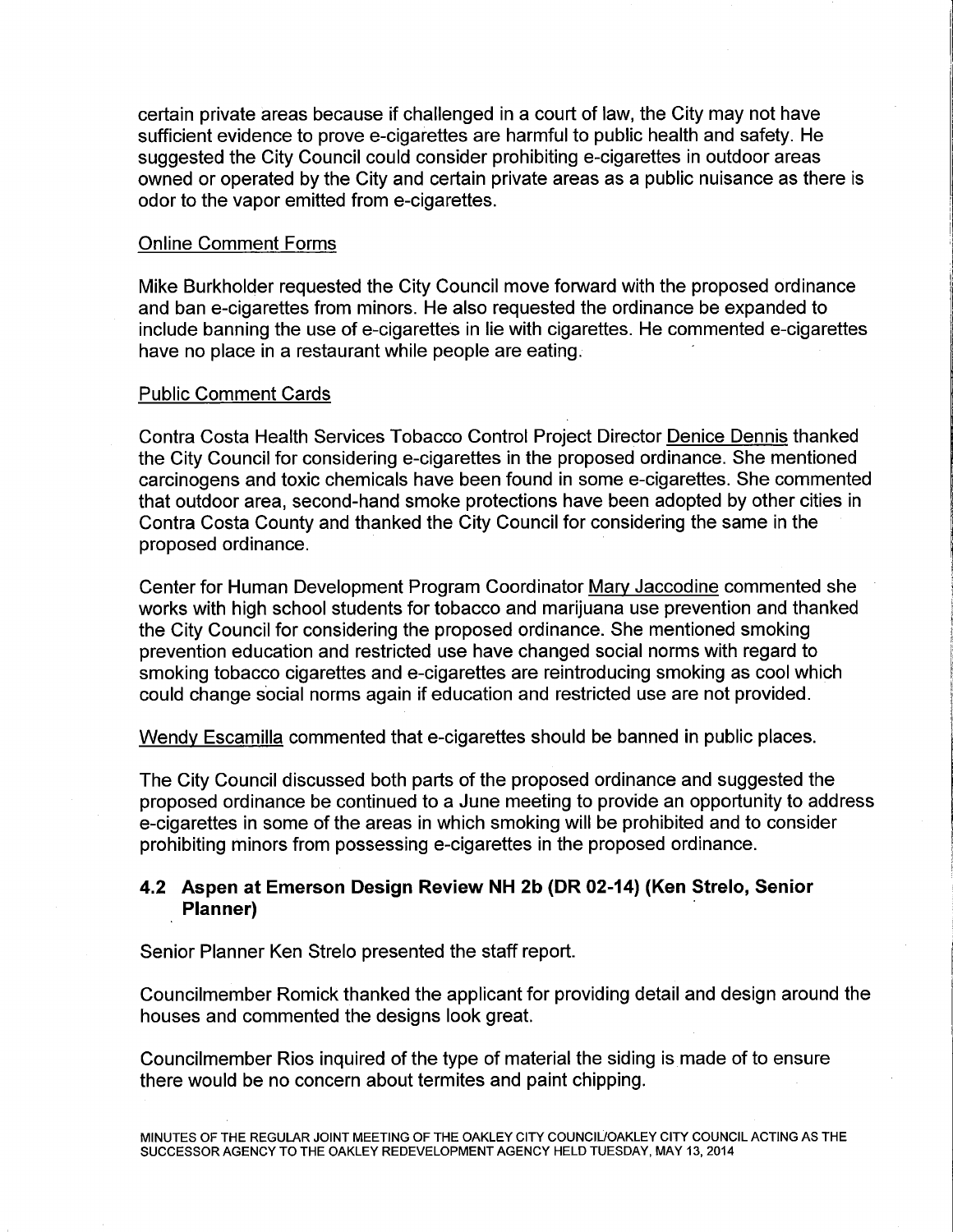Applicant Mike Evans on behalf of De Nova Homes responded that the siding is made of simulated wood which is a concrete-based material; therefore, there should be no concerns of termites or paint wear.

Vice Mayor Hardcastle commented the product looks good and the homes will be a great asset to Oakley.

Councilmember Burgis commented she is glad to see these beautiful homes coming to Oakley. She inquired if the applicant considered adjacent neighborhoods in the design.

Mr. Evans responded that they reviewed Brookfield Homes' designs to ensure variety and no overlapping.

Online Comment Forms No online comment forms were submitted for Item 4.2.

Public Comment Cards

No public comment cards were submitted for Item 4.2.

It was moved by Councilmember Rios and seconded by Councilmember Burgis to adopt the resolution. Motion was unanimous and so ordered. (5-0)

# 5.0 REGULAR CALENDAR

#### Oakley City Council

## 5.1 Resolution of Support for Federal Legislation – S.228 (Feinstein) and H.R. 1002 (Garamendi) regarding the Sacramento-San Joaquin Delta National Heritage Area Establishment Act (Councilmember Burgis)

The City Council discussed whether or not support of the resolution could negatively impact Oakley in the future and what stage the bills are at in the process.

Councilmember Burgis explained it was the intent of northern California legislators to help draw attention to the Delta and provide protection to the Delta. She added support of this legislation will help the Delta Protection Commission with a marketing plan and economic development plan.

#### Online Comment Forms

No online comment forms were submitted for Item 5.1.

#### Public Comment Cards

No public comment cards were submitted for Item 5.1.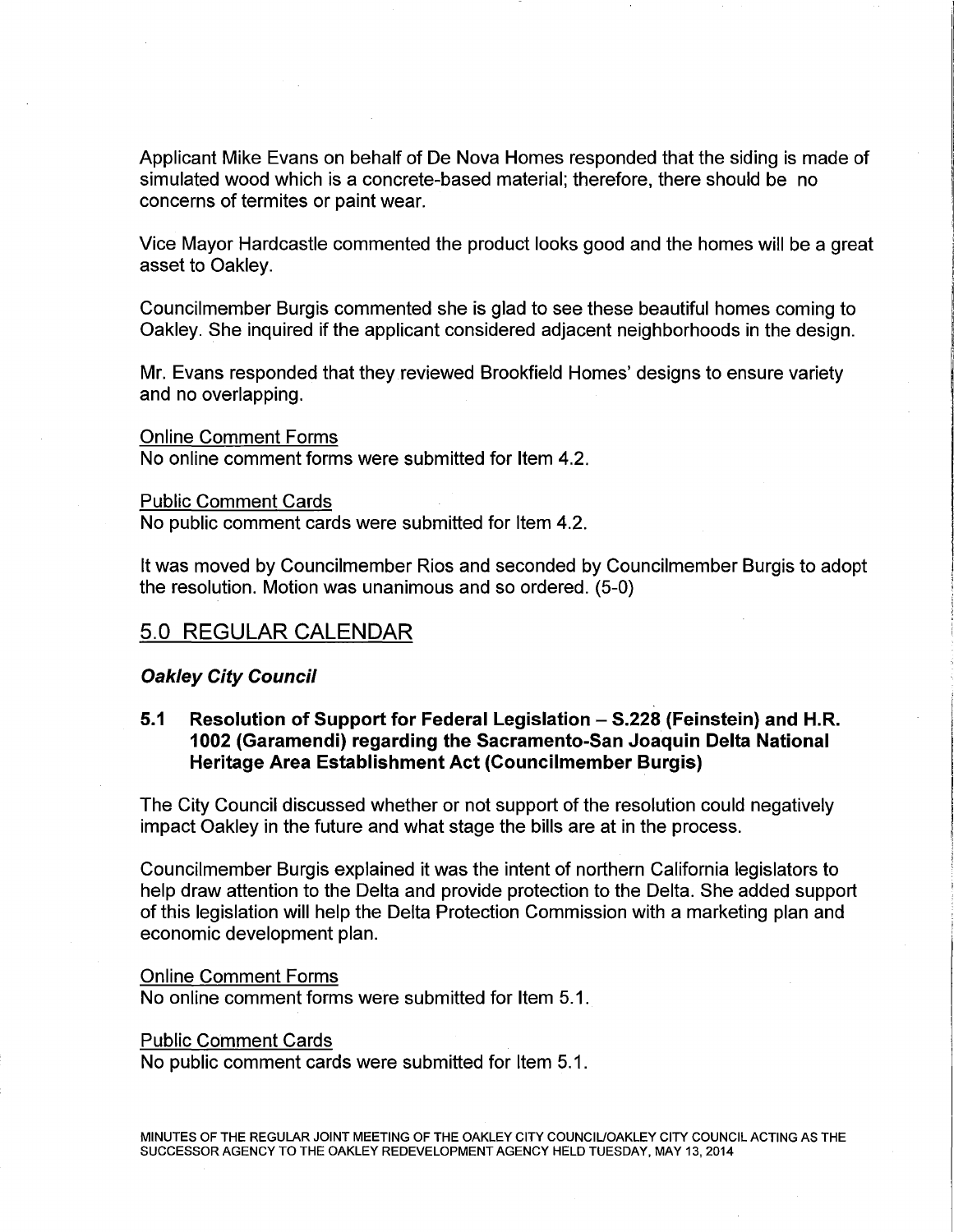It was moved by Councilmember Romick and seconded by Councilmember Burgis to adopt the resolution. AYES: Burgis, Pope, Rios, Romick. NOES: Hardcastle. (4-1)

## **5.2 Agricultural Conservation and Viticulture Program (ACVP) - Consideration of Phase 1 Deliverables and Future Phase 2 (Ken Strelo, Senior Planner and Joe Ciolek, Agricultural Natural Resources Trust)**

Senior Planner Ken Strelo presented the staff report and informed the City Council that updated information was provided after the staff report had been submitted in which Page 3 of the staff report should be revised to show:

• " Neroly Cluster: 13 parcels with 135 acres and 6 Landowners"

Joe Ciolek with Agricultural Natural Resources Trust provided a PowerPoint presentation explaining Phase 1 of the Agricultural Conservation and Viticulture Program (ACVP), including areas of agricultural conservation, clusters, inventory, mapping and legislation.

Mr. Strelo commented that if Phase 1 is approved, the City can post the mapping prepared by the ACVP on the City's website. He requested the City Council consider approval to pursue Phase 2 so funding sources may be further explored.

Councilmember Romick commented that previous litigation prompted the need to preserve agricultural land preservation and the ACVP promotes Oakley through preservation of Oakley's heritage vines in a voluntary manner.

Councilmember Burgis suggested the ACVP contact the San Francisco Foundation for funding and also work with the Delta Conservancy. She commented that funding sources may become more available if people are engaged in the process.

#### Online Comment Forms

No online comment forms were submitted for Item 5.2.

#### Public Comment Cards

Fred Del Barba expressed concern whether or not the program was voluntary.

The City Council explained that the program is voluntary and its purpose is to preserve vineyards.

Councilmember Rios inquired if the CEQA mitigation fees and HCP fees would apply if the land is developed which may devalue the land.

Mr. Strelo explained HCP fees are separate from this program.

Mr. Montgomery added that the program is voluntary; however, State law and CEQA are not voluntary if the property is developed.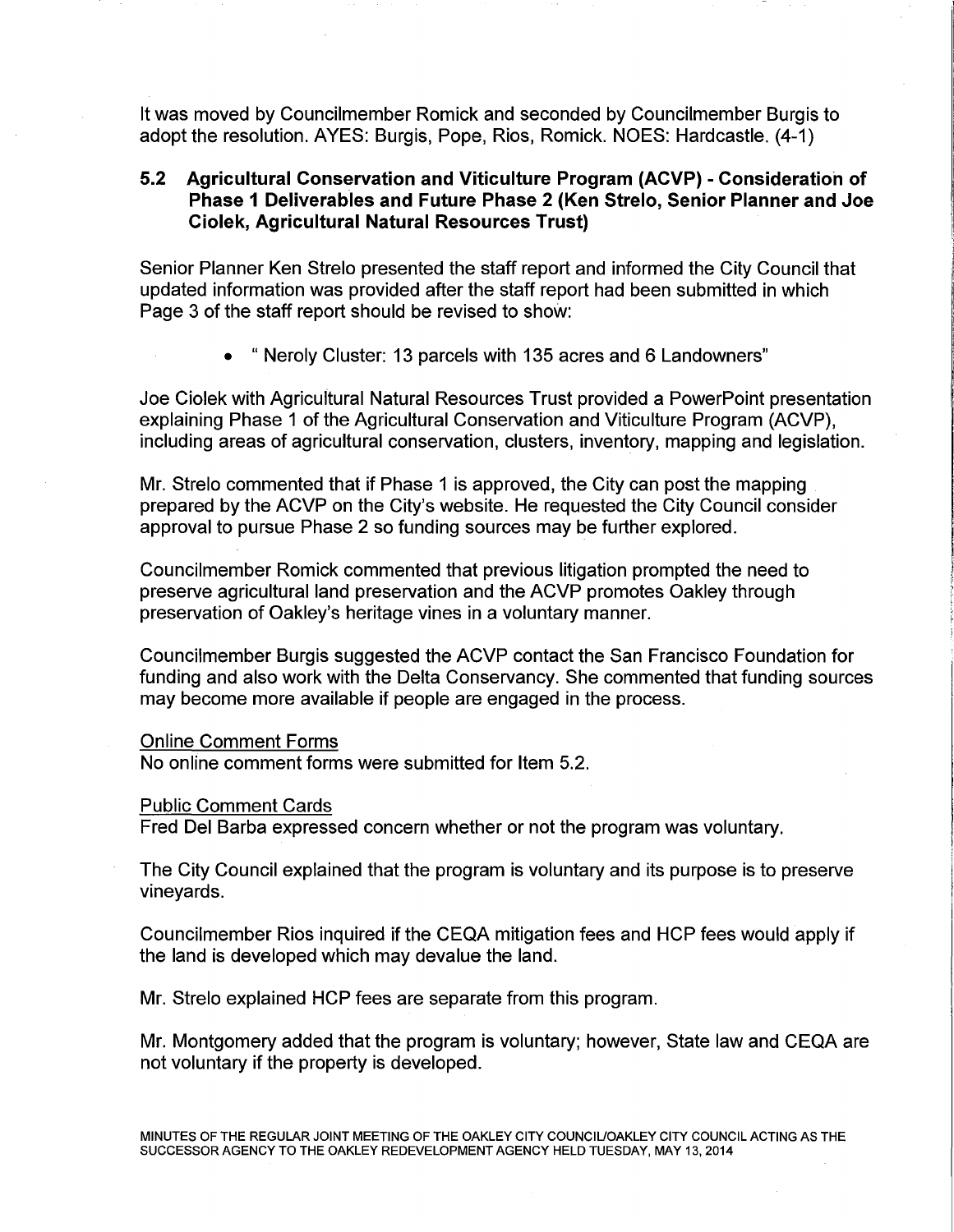It was moved by Councilmember Romick and seconded by Councilmember Rios to accept the deliverables from Phase 1 of the ACVP as complete and continue pursuing Phase 2, subject to available funding. Motion was unanimous and so ordered. (5-0)

# 6.0 REPORTS

### 6.1 CITY MANAGER

City Manager Bryan Montgomery thanked the Building Department and Public Works and Engineering Department for their work. He invited everyone to attend the Public Works and Engineering Open House on May 21 beginning at 9am.

## 6.2 OAKLEY CITY COUNCIL/OAKLEY CITY COUNCIL ACTING AS THE SUCCESSOR AGENCY TO THE OAKLEY REDEVELOPMENT AGENCY

## (a) Reports from Council Liaisons to Regional Committees, Commissions and Boards AND Oakley City Council/Oakley City Council Acting as the Successor Agency to the Oakley Redevelopment Agency Comments

Councilmember Romick announced he attended the farewell luncheon for former Chief Building Official Brent Smith and mentioned he will be missed; however, he is confident that there are very capable people that have joined Team Oakley that will do a great job as well.

Councilmember Rios announced Oakley Elementary turned 75 years old last Friday.

Councilmember Burgis announced she visited Black Diamond Mines Regional Preserve where U.S. Secretary of Interior Sally Jewell was in attendance to celebrate the progress of the East Contra Costa County Habitat Conservation Plan. She mentioned Relay for Life will be held in Oakley this weekend.

Vice Mayor Hardcastle also mentioned Relay for Life will be held in Oakley this weekend and Oakley will host a Memorial Day event at Civic Center Park on Saturday, May 24 beginning at 10:30am. He mentioned he visited Pocahontas Hall last week and the interior and exterior have been repainted (compliment of Keller-Williams) and decking material had been installed. He also mentioned he attended the Interagency Meeting with Councilmember Burgis, City Manager Bryan Montgomery and the area school districts.

Mayor Pope mentioned he was honored to attend and speak at the Liberty Union High School District Athletic Hall of Fame induction ceremony. He also mentioned he attended the Habitat Conservancy meeting. He announced Vice Mayor Hardcastle will be the MC for the Memorial Day event.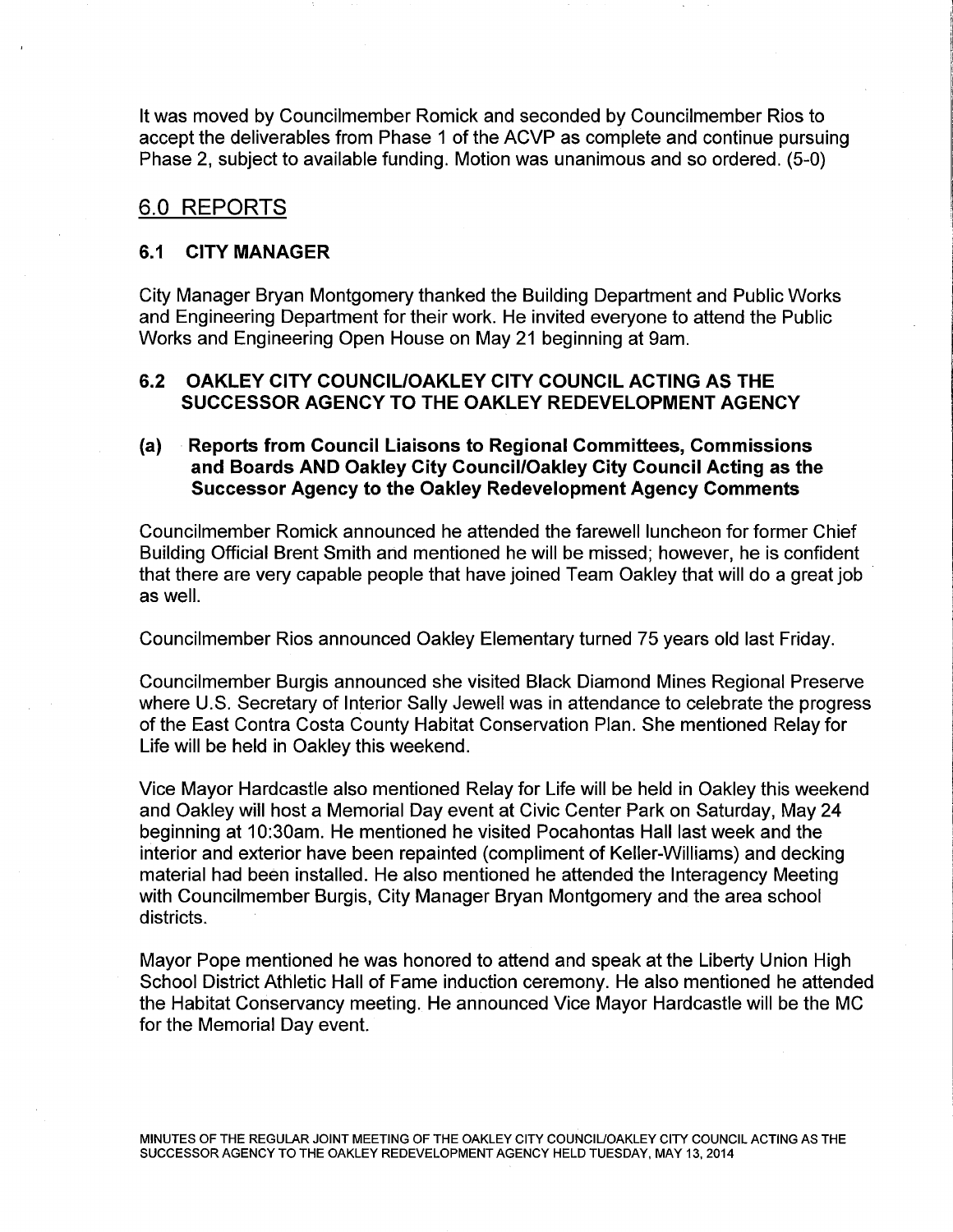## **(b) Requests for Future Agendas**

Councilmember Romick requested a volunteer day in Oakley which would reinforce a sense of community.

Vice Mayor Hardcastle requested an interagency meeting to discuss having an additional crossing guard on Cypress Road.

Councilmember Burgis requested an update from the Affordable Housing Committee.

City Manager Bryan Montgomery mentioned an update had been provided a few weeks ago, but another update can be provided.

# 7.0 WORK SESSIONS

### **Oakley City Council**

## **7.1 Discussion and Direction Regarding Boat and RV Parking (Joshua McMurray, Senior Planner)**

Senior Planner Joshua McMurray presented the staff report.

Councilmember Burgis inquired if City staff received information regarding the County's ordinance.

Mr. McMurray confirmed staff had received it.

#### Online Comment Forms

Bob Stone submitted comments online and also in person (provided below).

Mike Burkholder commented that he does not own a boat or RV, but believes the current ordinance is fine as is. He encouraged the City Council not to change it, but to possibly expand on the definition of an "improved surface".

Janet Young commented that RV's, trailers, boats should be out of view of any neighbor unless packing for vacation in which case perhaps a 72-hour limit might help and visitors might need a longer stay.

#### Public Comment Cards

Bob Stone commented that he has an RV and jet skiis and it would be a financial burden for him to have to pay for storage. He added the reason he moved to Oakley was because he could store these items on his property.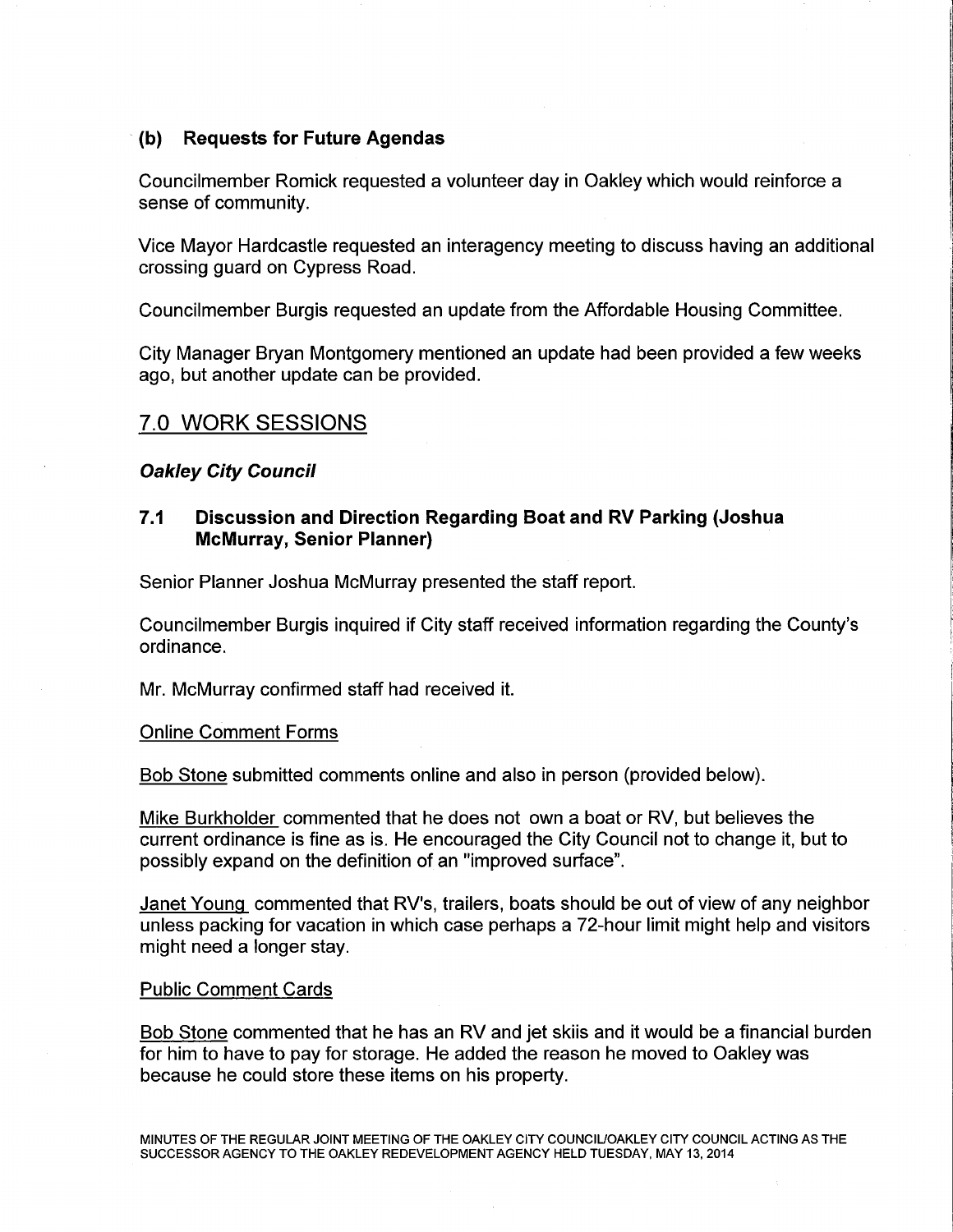Brenda Stone was not in attendance but submitted written comments that she opposes restrictions on RV and boat parking.

Councilmember Romick expressed he has no issues with the existing ordinance and it doesn't seem to be an overwhelming concern with the community. He suggested City staff could define "improved surface" to provide clarity.

Councilmember Rios expressed it was never the intent of the City Council at the time the ordinance was adopted to allow vehicles to park on front yards, only on side yards. She suggested that complaints be handled through Code Enforcement rather than change the ordinance.

Vice Mayor Hardcastle mentioned he would abstain from voting as he owns an RV storage area; therefore, it would be a conflict of interest for him to vote.

Councilmember Burgis suggested that changes could be made to the ordinance applicable to new development and a grandfather clause could be built into the ordinance to allow side yard storage for existing properties until the properties transfer title.

Mayor Pope suggested accommodating RV's and boats according to lot size, requiring RV's and boats to be operational and currently registered, the size of the vehicle should be specific, and possibly include restrictions in the CC&R's in new developments for HOA's to enforce.

Mayor Pope announced no formal action is to be taken at this time, the Council is divided equally for and against revisions to the existing ordinance, and the matter will be tabled until there is further public interest.

# **7.2 Discussion and Direction Regarding Allowing Beehives in Residential Zones (Bryan Montgomery, City Manager)**

Mayor Pope announced he will recuse himself from voting should revisions to the existing ordinance be proposed for the City Council to consider.

Councilmember Romick commented he has never had any issues with bees and expressed concern with who will monitor enforcement. He mentioned he does not want to increase Code Enforcement work and suggested the City Council consider revisions to the existing ordinance on a trial basis, for one year.

Councilmember Burgis commented she is supportive of beekeeping in residential zones and agreed a trial basis would be preferred. She suggested beekeeping in proximity to child care centers be addressed.

Vice Mayor Hardcastle commented he is supportive of allowing beekeeping in residential zones.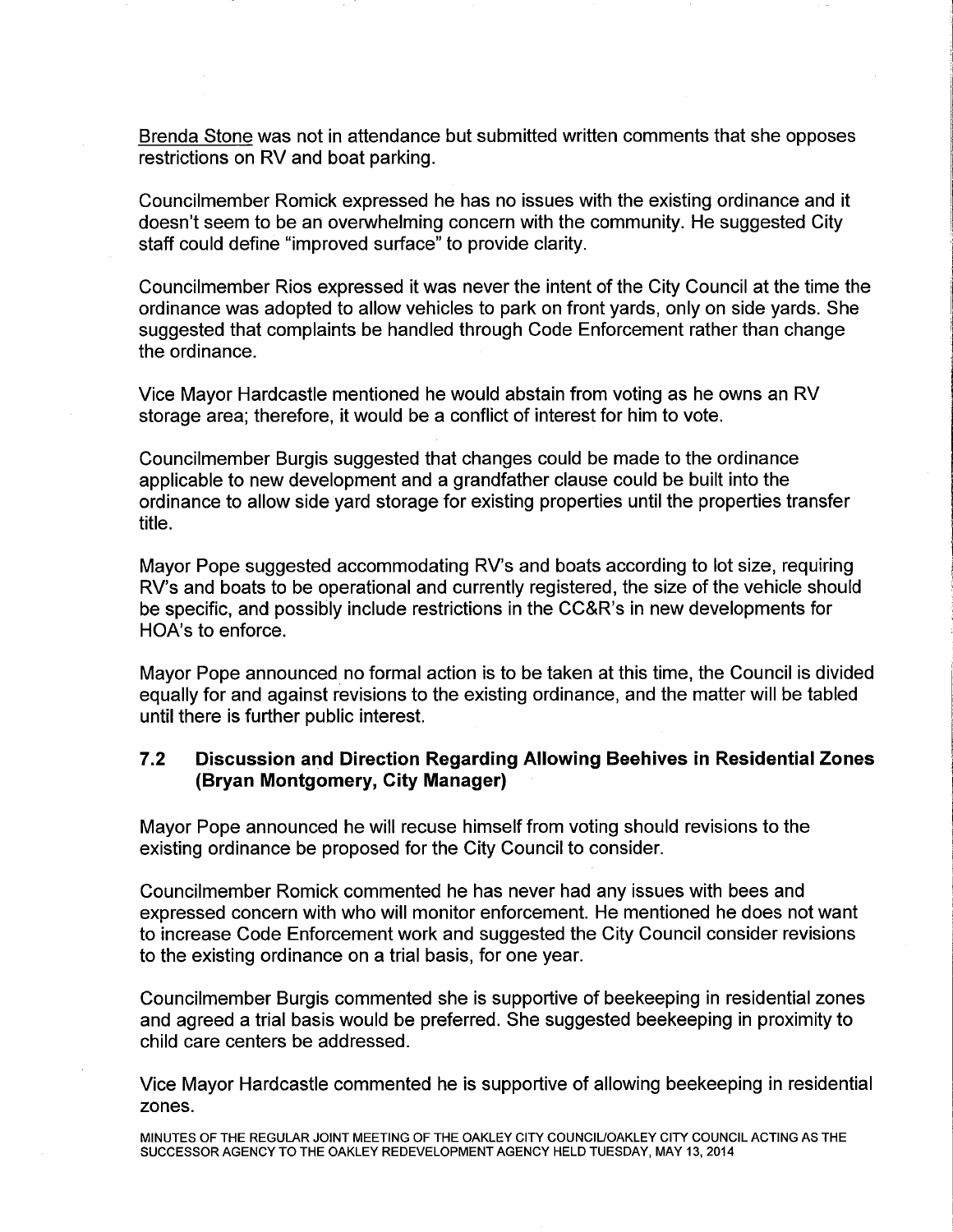Councilmember Rios agreed a temporary ordinance would be preferred. She suggested beekeeping could be incorporated into Science Week to educate the community. She commented she would only allow two hives for beekeeping as a hobby, but would not allow commercial beekeeping in residential zones.

Mayor Pope agreed that non-commercial beekeeping could be added to the ordinance for residential zones and suggested a buffer zone in proximity to property lines could ease anxiety for neighbors next to properties having bee hives.

Councilmember Burgis suggested creating a handout to provide to people if complaints are received to provide education about beekeeping and explain what is and what is not allowed in the City. She also suggested Vector Control could assist with responding to hornets, wasps, etc.

City Manager Bryan Montgomery suggested the City Council could adopt revisions to the ordinance without a sunset clause and instead bring it back for review after one year at which time the ordinance could be amended or rescinded.

Councilmember Romick suggested revisions include a 100 foot buffer zone between the bee hives and a licensed child care center.

# 8.0 CLOSED SESSION

#### **Oakley City Council**

## **8.1 CONFERENCE WITH LABOR NEGOTIATORS Pursuant to Government Code Section 54957.6**

#### **City Designated Representative: Bryan Montgomery, City Manager**

Unrepresented Employees: Assistant to the City Manager, Human Resources Assistant, City Clerk/Paralegal, Records Management Clerk, Receptionist, Finance Director, Accounting Technician, Senior Accountant, Public Works Director/City Engineer, Assistant Engineer, Parks & Landscape Division Manager, Public Works Office Coordinator, Economic Development Manager, Senior Planner, Housing & Economic Development Analyst, Chief Building Official, Permit Technician, Assistant to the Police Chief, Police Services Assistant; Building Inspector II, Code Enforcement/Building Inspector II, Public Works Inspector II, Parks and Landscape Foreman, PW/Streets Maintenance Worker, Facility Maintenance Worker, Parks Maintenance Worker, Parks Maintenance Laborer; Recreation Manager, Recreation Technician and Recreation Leader.

## **8.2 Report Out of Closed Session**

Special Counsel William Galstan announced there was no reportable action.